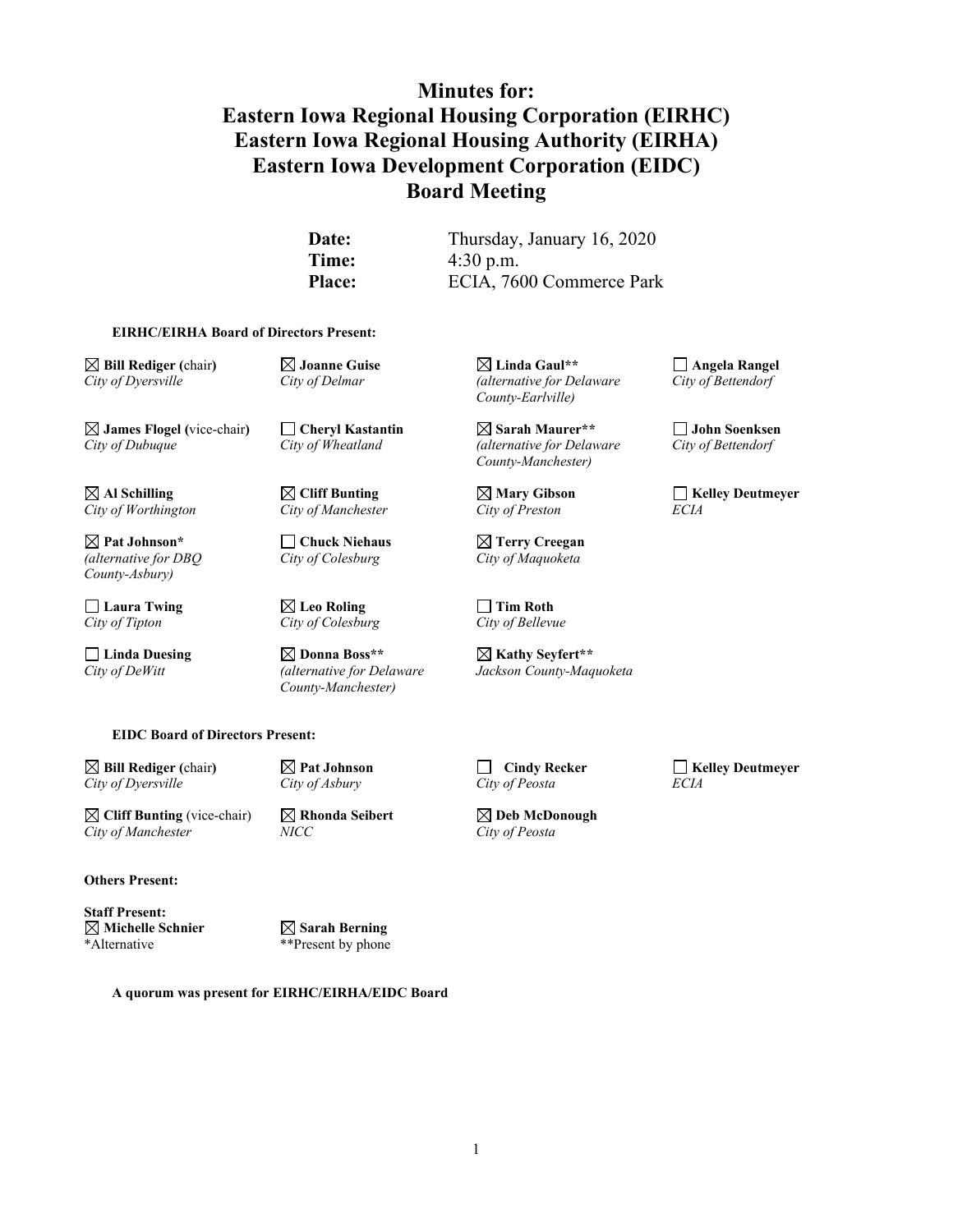# **Call to Order**

The EIRHA, EIRHC and EIDC Board meeting was called to order at 4:44 p.m. by Board Chair, Bill Rediger. Introductions were made at this time.

# **Review and Approve Minutes of EIRHA, EIRHC and EIDC annual meeting November 6, 2019**

Motion by Johnson, second by Gibson to approve the minutes from the EIRHA, EIRHC and EIDC November 6, 2019 Meeting. The motion passed unanimously.

### **Report on the following programs**

### **Public Housing lease-up and vacancies**

Schnier reported that the Public Housing program currently has seven units vacant, with individuals ready to move in. The Public Housing program is presently at 97.65% leaseup for the year.

### **Section 8 Housing Choice Voucher (HCV) lease-up and waiting list**

Schnier noted that the Section 8 HCV program has 5,273 families on the waiting list as of January 1, 2020. The yearly lease-up is currently at 89.42% with expenditures at 86.70%, based on the current projected budget figures.

### **EIRHC USDA and Evergreen Meadows Lease-up**

The Worthington and Grand Mound USDA units are at 100% lease-up. Schnier reported there will be an eviction due to non-payment of utilities and failure to cooperate with the site rules and regulations.

Evergreen Meadows is currently at 96.21% yearly lease-up.

### **Section 8 Housing Choice Voucher (HCV) Family Self-Sufficiency (FSS) Program**

Schnier said there are currently one hundred twenty (120) clients enrolled in the Section 8 Housing Choice Voucher (HCV) FSS program with an average monthly escrow balance of \$270. 45% of the clients have escrow accounts, with the high balance of \$12,017. Since the last update, there were two successful completions with one individual receiving a payout of \$7,485 and one moving due to a better employment opportunity.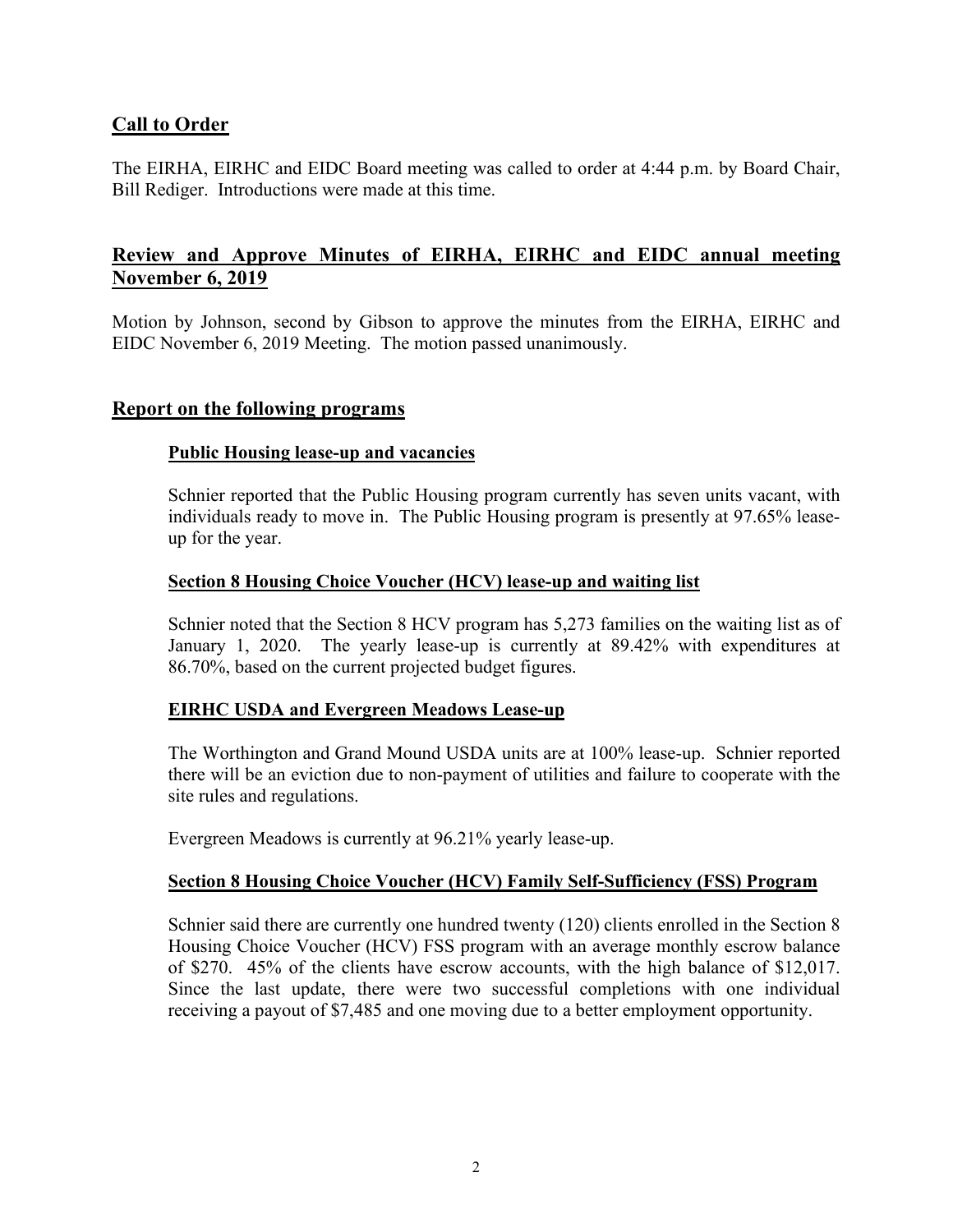### **Public Housing Family Self-Sufficiency (FSS) Program**

Schnier reported that thirty-eight (38) clients are currently being served by the Public Housing FSS program with an average monthly escrow balance of \$344 and the highest escrow of \$20,697. Clients can be on the FSS program for up to five years. There has not been any successful completions since the last update. Staff are currently working to enroll additional clients into the program.

### **ROSS Elderly Self-Sufficiency (ESS) Program**

The ROSS Elderly Self-Sufficiency (ESS) program has served one hundred thirty-three (133) participants to date with sixty-four (64) current active clients. Staff maintain monthly contact with the participants and schedule various program activities. November and December 2019, residents attended the Christmas Light Tour and educational events hosted by the Iowa State University Extension staff.

### **Housing Development**

Schnier updated the Board on the Housing Development activities which include the Pocket Neighborhood in the City of Maquoketa. Currently EIRHA has closed on nine (9) newly constructed homes and two (2) homes were rehabbed and are being rented out.

### **Homeownership Programs**

Schnier reported the Housing Authority has sold six (6) Public Housing units to date. A total of twenty-six (26) applicants in the Section 8 Housing Choice Voucher (HCV) Homeownership Program purchased a home using their HCV for mortgage assistance. Thirteen (13) participants are still active on the program. Staff also provide housing counseling to the homeowners.

### **Housing Counseling**

Schnier explained that as an approved HUD Housing Counseling Agency since July 30, 2010, EIRHA has provided Housing Counseling Services to 150 households who have completed the pre and post homeownership counseling course, with 120 households that went on to purchase a home. Presently, there are 30 active households using the Housing Counseling services. She informed board members that a 2019 Housing Counseling Grant of \$14,624 was recently awarded.

### **Eastern Iowa Regional Housing Corporation Housing Trust Fund (EIRHC HTF)**

The Eastern Iowa Regional Housing Corporation Housing Trust Fund (EIRHC HTF) has received awards since FY2015 to assist with providing down payment assistance, and constructing or rehabilitating units for affordable housing.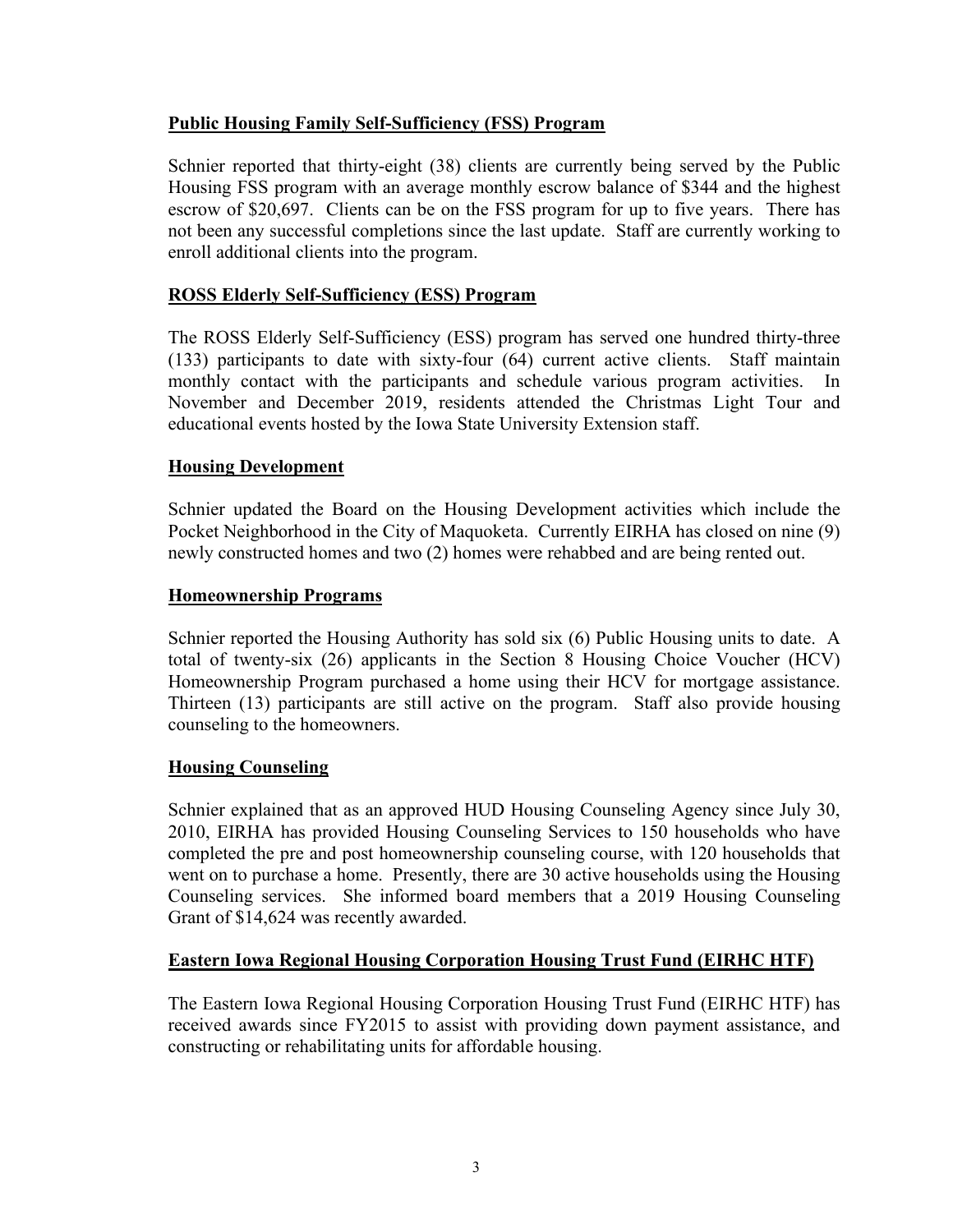The FY'2018 award was for \$361,865. Projects included down payment assistance for three single family homeowners; owner-occupied rehab for six single family units in the City of Durant; lead reduction for five single family units through the ECIA Lead Paint Program; rental rehab/new development for twenty-eight (28) rental units in Maquoketa through Catholic Charities, and new windows for the ten EIRHC rental units in Worthington and Grand Mound. These funds were fully expended by December 31, 2019.

The FY2019 HTF of \$326,554 was granted in January 2019. Projects include down payment assistance for three single family homeowners; owner-occupied rehab for three single family units; rehabilitation for fourteen Area Substance Abuse units in the City of Maquoketa; and rental rehab/new development for five homes to be constructed in the Pocket Neighborhood in the City of Maquoketa. These funds must be fully expended by December 31, 2020.

The FY2020 funding was just awarded January 1, 2020 with an award of \$284,181. Projects include down payment assistance for seven single family homeowners; lead reduction for three single family units through ECIA; rental rehab/new development for five homes to be constructed in the Pocket Neighborhood in the City of Maquoketa; and rental rehab for 13 units at Evergreen Meadows. These funds must be fully expended by December 31, 2021.

### **Tenant Based Rent Assistance (TBRA) Program**

Schnier indicated that TBRA clients are pulled from the Section 8 Housing Choice Voucher program waiting list. Families are assisted through TBRA until they can transition over to the Section 8 Housing Choice Voucher program. Currently there are fifty-five (55) participants being served with monthly Housing Assistance Payments, thirtyfive (35) participants received security deposit assistance and 33% of the grant has been expended to date. Schnier informed the Board that the contract end date for the TBRA current grant funds is March 31, 2021.

### **Evergreen Meadows and Asbury Meadows Lease-up and Waiting List**

Schnier indicated that Evergreen Meadows is currently at 96.21% yearly lease-up with 2,027 individuals on the waiting list. Evergreen Meadows has two (2) vacancies at this time. Additional information on residents: Ten (10) are currently enrolled in the FSS Program; seven (7) residents are students; and twenty (20) are employed either part-time or full-time.

Schnier indicated that Asbury Meadows is currently at 98.3% yearly lease-up with 1,101 individuals on the waiting list. Asbury Meadows has three (3) vacancies at this time. Additional information on residents: Ten (10) are currently enrolled in the FSS Program; three (3) residents are students; and twenty-four (24) are employed either part-time or full-time.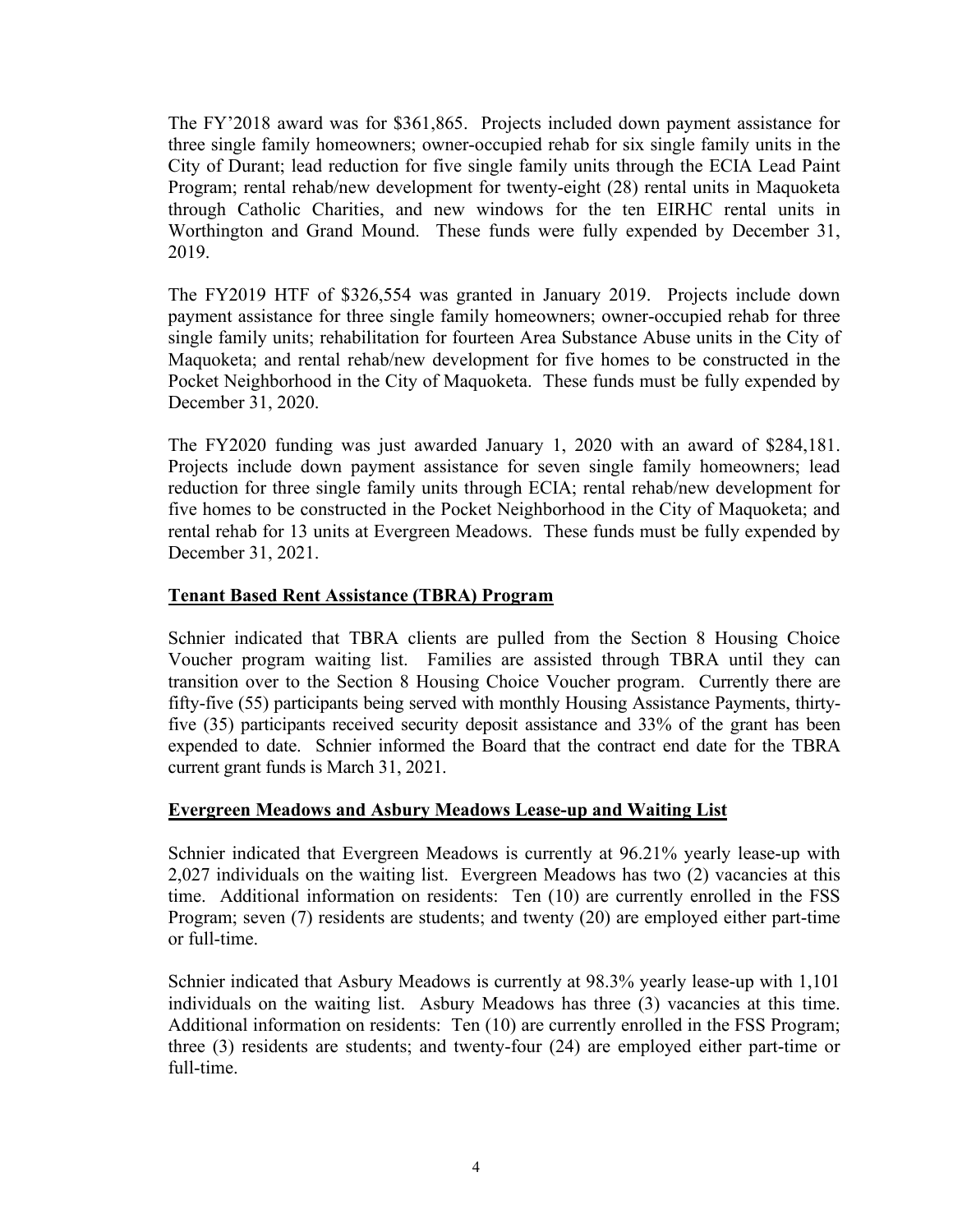### **Maquoketa Pocket Neighborhood**

Schnier updated the Board on the Maquoketa Pocket Neighborhood development stating that the foundation has been poured for lot 5 and the underground plumbing is being installed. All the building materials have been purchased. Black Hills Energy have begun running gas lines through the development and Maquoketa Municipal Electric Utility has been contacted to start running the underground electric.

# **Review and Approve Public Housing and Section 8 HCV program expenditures for November and December 2019**

Schnier began by reviewing the cash account balances for Section 8 HCV and Public Housing.

Disbursements for November and December Public Housing include the following highlighted expenditures: \$5,136.97 to Clinton County Treasurer for PILOT payments; \$7,705.45 to Delaware County Treasure for PILOT payments; \$6,194.57 to Dubuque County Treasure for PILOT payments; \$13,370.00 to Coyles Contracting for rental unit repairs; \$30.00 to Iowa Secretary of State for notary public recertification; \$5,741.32 to Jackson County Treasure for PILOT payments; \$950.00 to Property Rescue for tree removal; and \$28,830.00 to AHRMA for insurance.

She continued with November and December Section 8 HCV expenditures highlighting the following: \$822.50 to ITS for a Lenovo Think Pad.

Motion by Flogel, second by Johnson to approve Public Housing and Section 8 HCV program expenditures for November and December 2019. The motion passed unanimously.

# **Review and Approve Mainstream Voucher award – EIRHA Resolution #1-2020**

Schnier informed the Board that the Mainstream Voucher Program is designed to provide HAP assistance to non-elderly person ages 18-61 with disabilities. The Mainstream Voucher clients are pulled from the Section 8 Housing Choice Voucher program waiting list. Schnier stated that EIRHA received \$155,279.00 in HAP to assist up to 30 families.

Motion by Bunting, second by Gibson to approve Mainstream Voucher award – EIRHA Resolution #1-2020. The motion passed unanimously.

# **Review and Approve Section 8 HCV Admin Plan revisions to include Mainstream Vouchers – EIRHA Resolution #2-2020**

Schnier stated that the revisions to the Section 8 HCV Administrative Plan were made to provide for the inclusion of the Mainstream Voucher Program. Updates to the Plan include: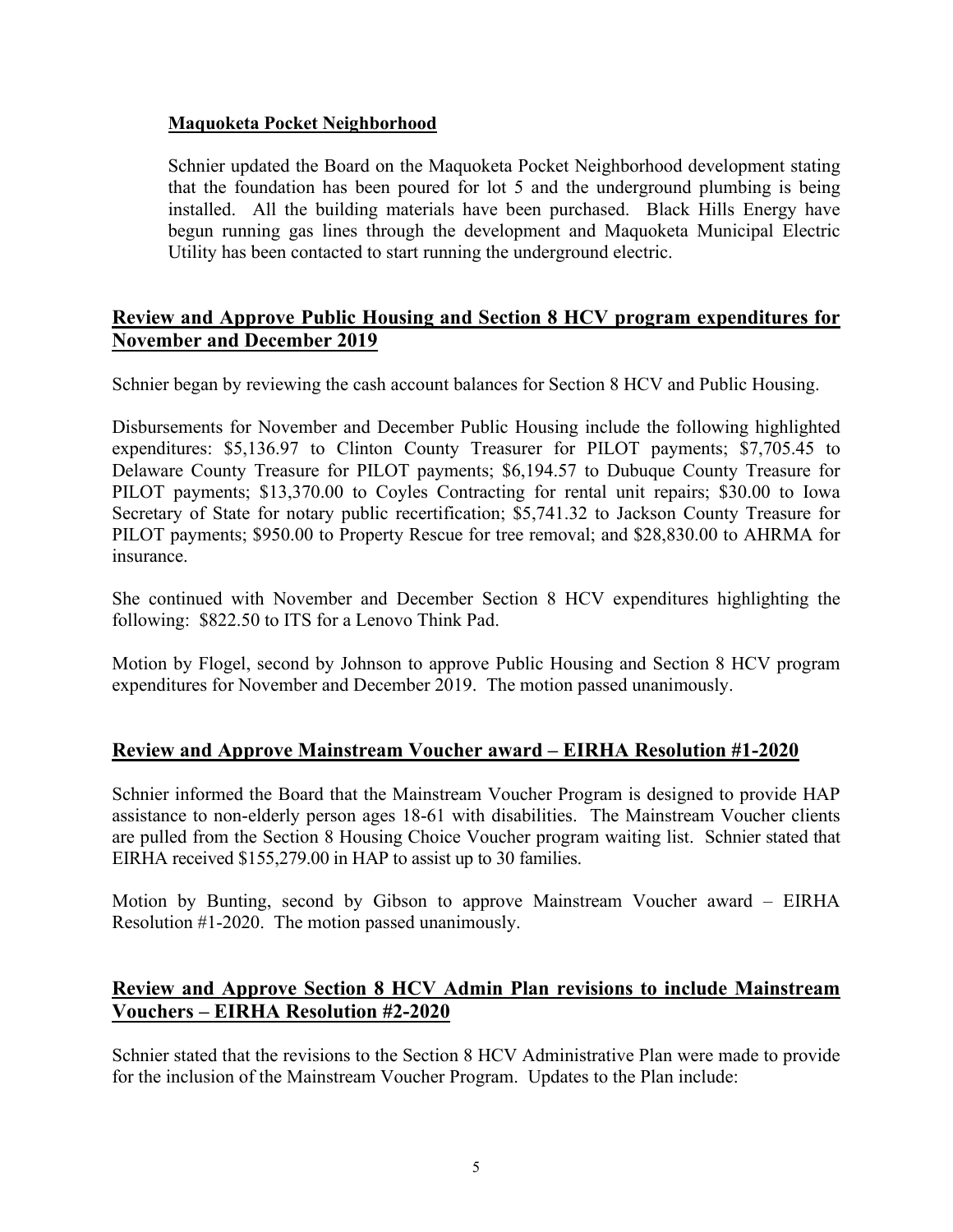Chapter 4, Page 9:

- The PHA will provide a preference for the Mainstream Voucher Program for nonelderly (ages 18-61) persons with disabilities (1 preference point).
- An additional preference for the Mainstream Voucher Program will include nonelderly (ages 18-61) person with disabilities who are either currently experiencing homelessness, and/or have previously experienced homelessness and are currently a client in a permanent supportive housing or rapid rehousing project (1 preference point).

Motion by Bunting, second by Johnson to approve Section 8 Admin Plan revisions to include Mainstream Vouchers – EIRHA Resolution #2-2020. The motion passed unanimously.

# **Review and Approve CFP Purchases**

There were no CFP purchases for approval.

# **Review and Approve EIRHC USDA program expenditures for November and December 2019**

Schnier reported on the EIRHC USDA program expenditures for November and December 2019, there were no other unusual expenditures.

Motion by Flogel, second by Guise to approve the EIRHC USDA program expenditures for November and December 2019. The motion passed unanimously.

# **Review and Approve EIRHC Evergreen Meadows program expenditures for November and December 2019**

Schnier presented the EIRHC Evergreen Meadows expenditures for November and December 2019. Noting the cash disbursements of \$1,273.00 to Dubuque Home Improvement for installation of doors and windows and \$1,225.00 to contracted clients for painting and cleaning units.

Motion by Schilling, second by Guise to approve the EIRHC Evergreen Meadows program expenditures for November and December 2019.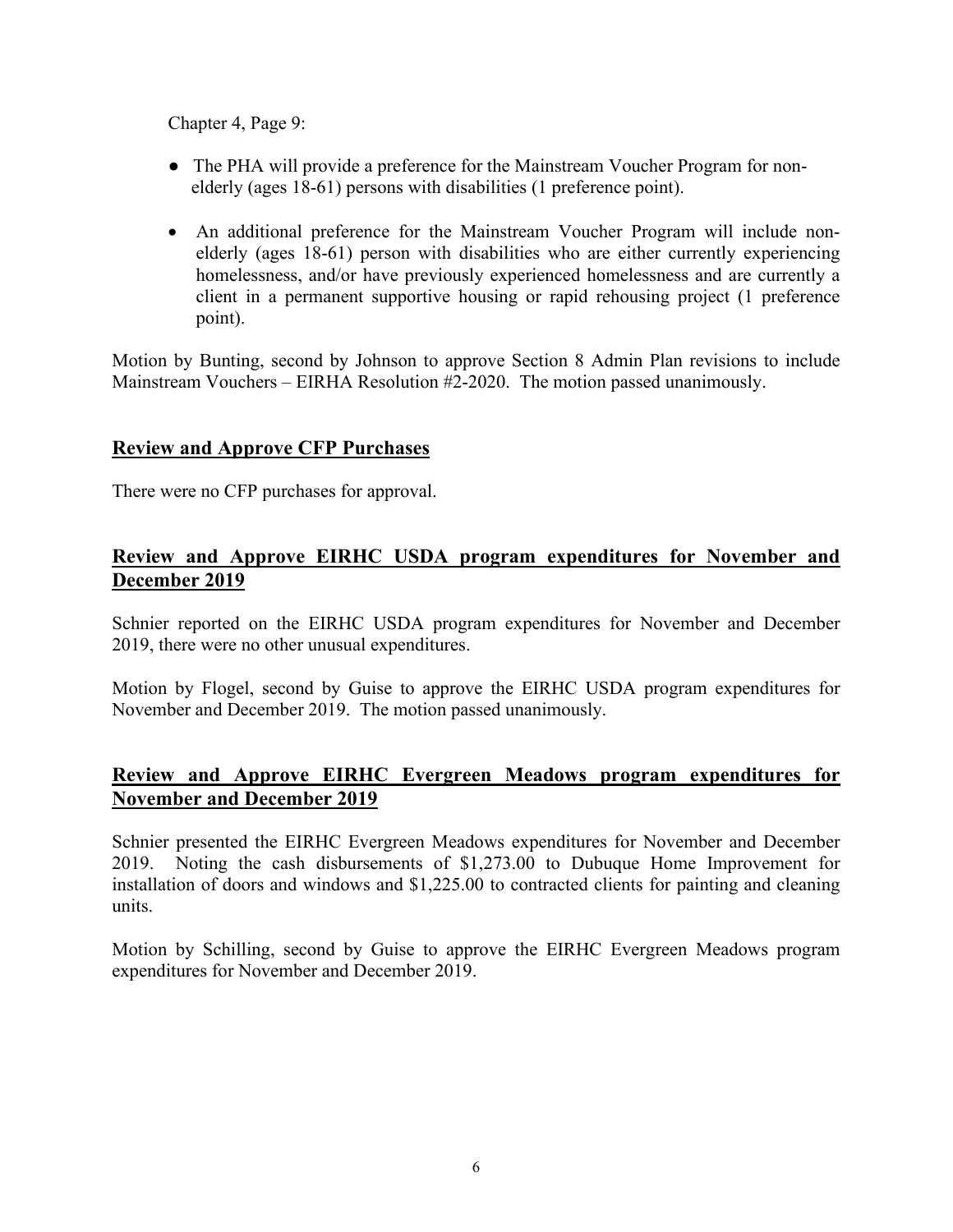# **Review and Approve Asbury Meadows and EIRH TC Corp program expenditures for November and December 2019**

Schnier presented on the Asbury EIRP, LLLP highlighting the cash disbursements of \$1,150.00 to clients for painting and cleaning contracts and \$90.00 to Deutmeyer Nursery for tree removal.

Schnier went on to review the EIRH TC Corp expenditures for November and December noting \$1,520.00 to Creative Catering for September and November Board meetings. There were no other unusual EIRH TC Corp expenditures.

Motion by Flogel, second by Roling to approve the Asbury Meadow and EIRH TC Corp program expenditures for November and December 2019. The motion passed unanimously.

# **Review and Approve Tenant Based Rent Assistance Expenditures for November and December 2019**

Schnier stated there were no unusual TBRA expenditures for the months of November and December.

Motion by Bunting, second by Johnson to approve the Tenant Based Rent Assistance Expenditures for November and December 2019. The motion passed unanimously.

### **Other Business**

### **Landbank**

Schnier updated the Board on the status of the proposed land bank legislation. Senator Mark Lofgren from Muscatine has taken the lead on the bill and is helping see it through the state legislative process. Schnier informed the Board that Kelley and herself will be going to Des Moines to sit in on a committee meeting to discuss landbanks and hopefully push it through to the full committee.

### **Next Meeting – Thursday, March 26, 2020 at 4:30 pm**

Schnier noted the date of Thursday, March 26, 2020 at 4:30 p.m. for the next Housing meeting.